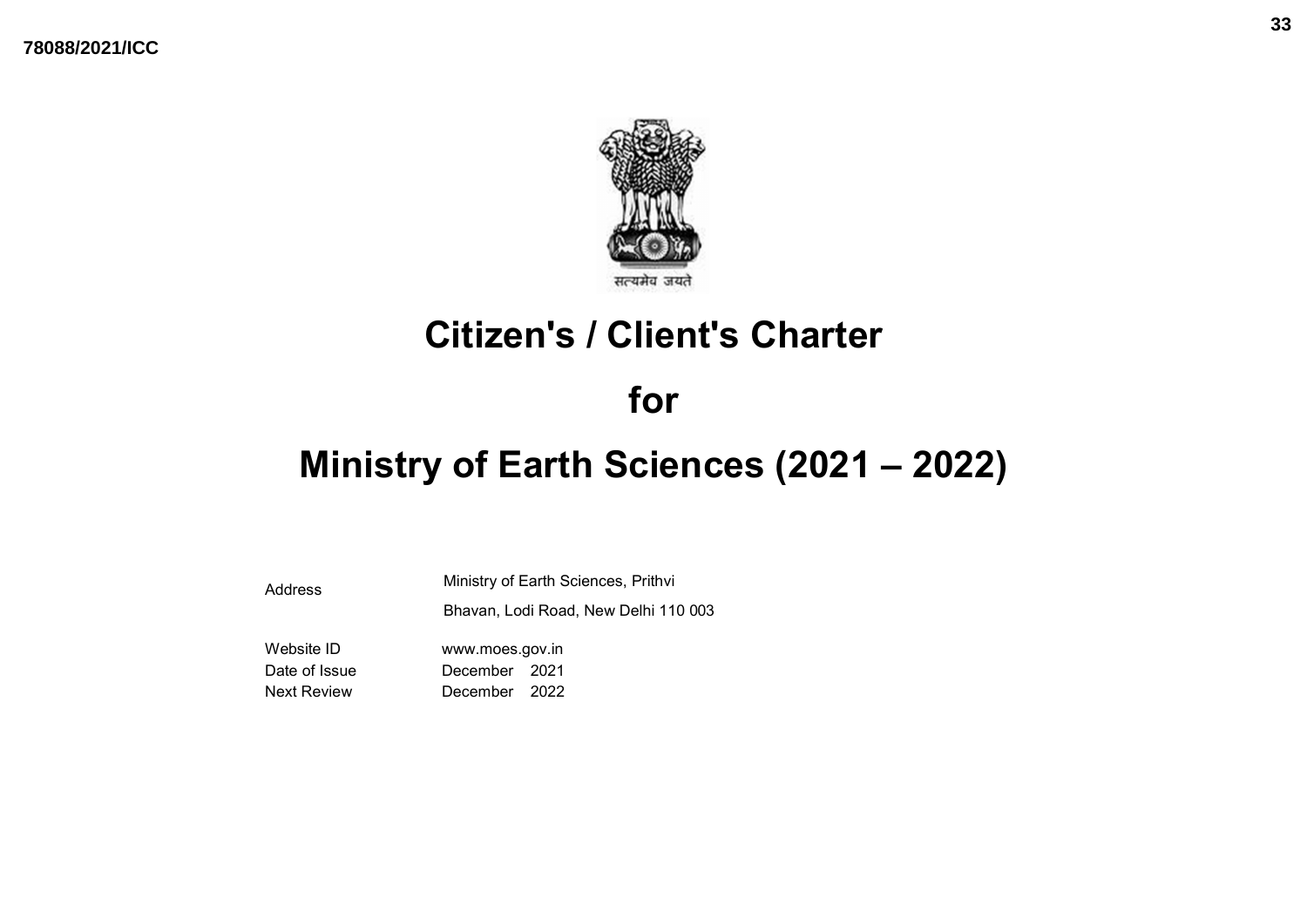## Vision

To excel as knowledge and technology enterprise in the earth system science realm towards socio-economic benefit of the society.

### Mission

To provide services for weather, climate, ocean and coastal state, hydrology, seismology, and natural hazards; to explore and harness marine living and non-living resources in a sustainable way and to explore the three poles (Arctic, Antarctic and Himalayas).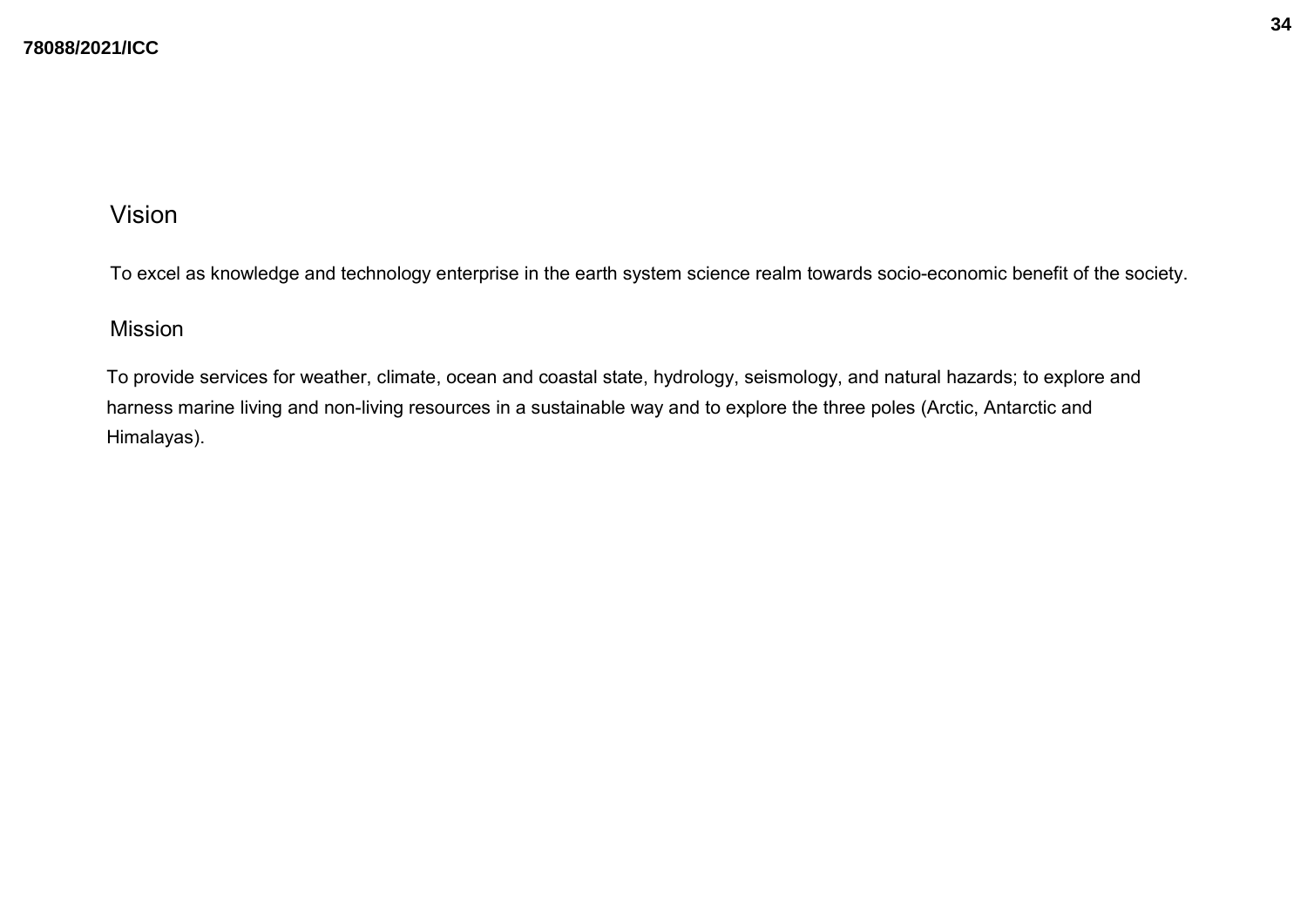| S.No. | <b>Services / Transaction</b>                                 |             | Responsible<br>Person              | Email                             | <b>Mobile</b>                              | <b>Process</b>            | <b>Document</b>                                  | Fees     |      |        |
|-------|---------------------------------------------------------------|-------------|------------------------------------|-----------------------------------|--------------------------------------------|---------------------------|--------------------------------------------------|----------|------|--------|
|       |                                                               | Weight<br>% | (Designation)                      |                                   | (Phone<br>$No.$ )                          |                           | <b>Required</b>                                  | Category | Mode | Amount |
| 11    | Weather Forecasts and warnings                                | 10          | Dr. Kamaljit Ray<br>(Scientist G)  | $ \!$ kamal.ray@ $ \! $<br>nic.in | 8587894663 Standard<br>$011 -$<br>24669514 | Operational<br>Procedures | N/A                                              | N/A      | N/A  | N/A    |
| 2     | Providing Agro-meteorological<br>advisories at district Level | 10          | Dr. Kamaljit Ray<br>(Scientist G)  | kamal.ray@<br>nic.in              | 8587894663 Standard<br>$011 -$<br>24669514 | Operational<br>Procedures | N/A                                              | N/A      | N/A  | N/A    |
| 3     | Meteorological support for Civil<br>Aviation purpose          | 10          | Dr. Kamaljit Ray,<br>(Scientist G) | kamal.ray@<br>nic.in              | 8587894663 Standard<br>$011 -$<br>24669514 | Operational<br>Procedures | Yes.<br>Document<br>available with<br><b>IMD</b> | N/A      | N/A  | N/A    |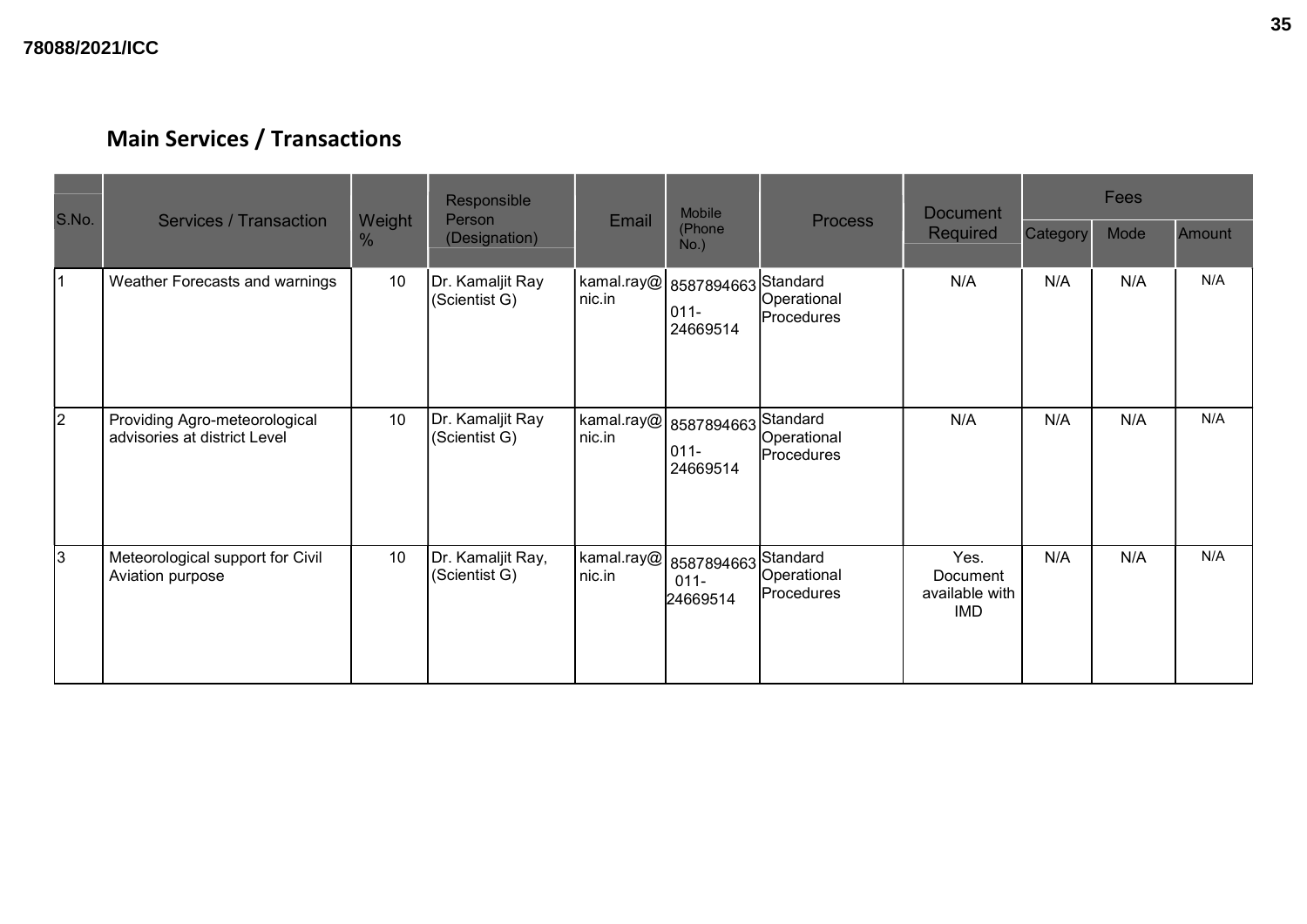| S.No. | <b>Services / Transaction</b>        | Weight | <b>Responsible Person</b><br>(Designation)               | Email                                  | <b>Mobile</b>                                            | <b>Process</b>                                                                                             | <b>Document</b> | Fee<br>S. |          |        |
|-------|--------------------------------------|--------|----------------------------------------------------------|----------------------------------------|----------------------------------------------------------|------------------------------------------------------------------------------------------------------------|-----------------|-----------|----------|--------|
|       |                                      | $\%$   |                                                          |                                        | (Phone No.)                                              |                                                                                                            | <b>Required</b> | Category  | Mo<br>de | Amount |
| 4     | Rainfall Monitoring                  | 10     | Dr. Kamaljit Ray,<br>(Scientist G)                       | kamal.ray<br>@nic.in                   | 8587894663<br>011-24669514                               | Standard Operational<br>Procedures                                                                         | N/A             | N/A       | N/A      | N/A    |
| 5     | Ocean Forecast                       | 15     | Cdr.P.K.Srivastava<br>(Scientist F)                      | srivastava.pks<br>@gov.in              | 9810777248<br>011-24669552                               | No specific<br>process as these<br>services provided<br>on continual<br>basis.                             | <b>NA</b>       | N/A       | N/A      | N/A    |
| 6     | Early warning of<br>natural hazards. | 15     | Dr. Kamaljit Ray,<br>(Scientist G)<br>Cdr.P.K.Srivastava | kamal.ray<br>@nic.in<br>srivastava.pks | 8587894663<br>011-24669514<br>9810777248<br>011-24669552 | No specific process<br>as these services<br>are provided on<br>continual basis.<br>Standard<br>Operational | <b>NA</b>       | N/A       | N/A      | N/A    |
|       |                                      |        | (Scientist F)                                            | @gov.in                                |                                                          | <b>Procedures</b><br>Standard<br>Operational<br>Procedures                                                 |                 |           |          |        |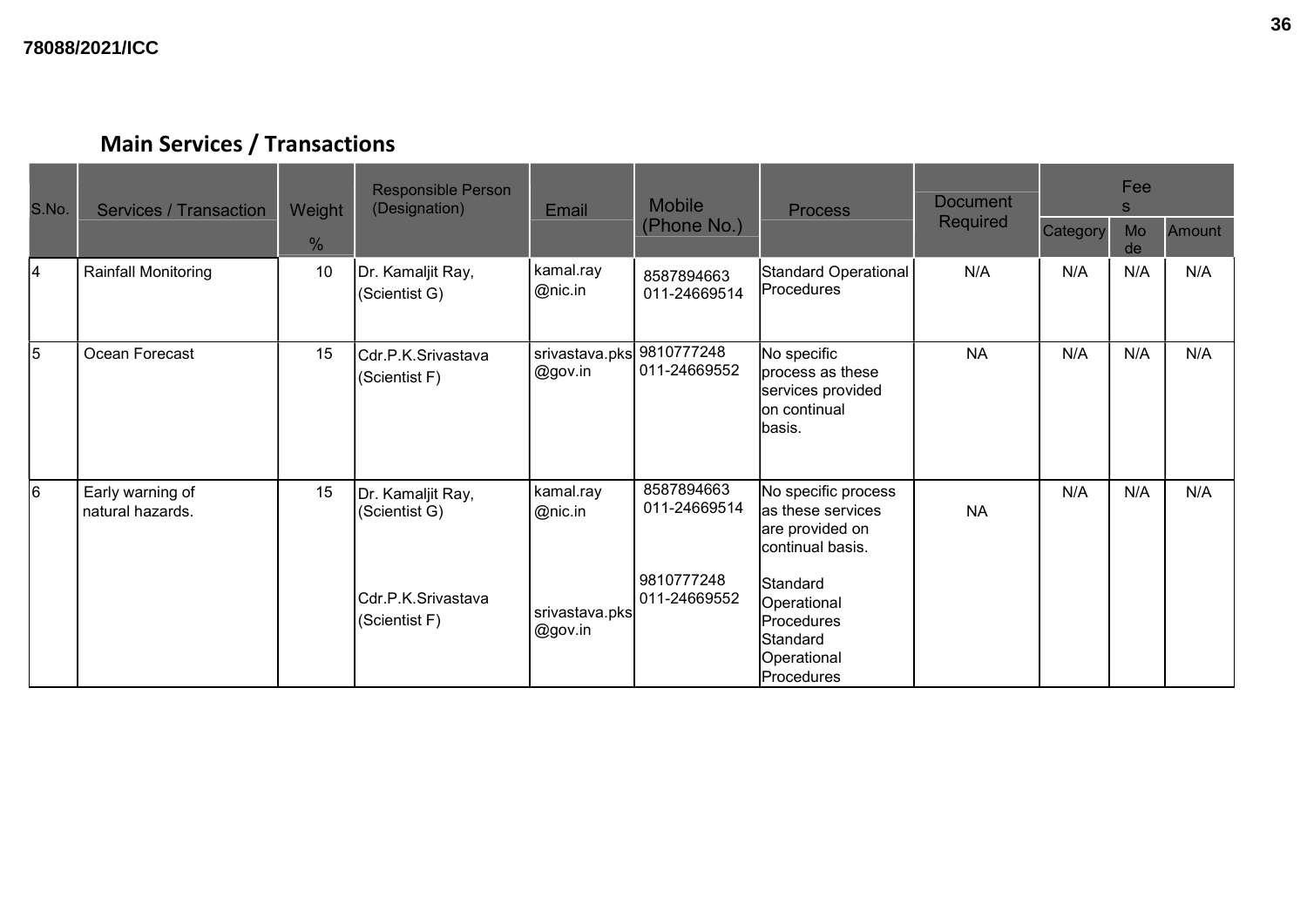| S.No. | Services /                                                                                                   | Weight | Responsible<br>Mobile<br>Person<br>Email                             |                                                   | <b>Document</b><br><b>Process</b>                          |                                                                                                                                                                                                                                   | Fees                                                                                                                                                                        |          |                     |               |
|-------|--------------------------------------------------------------------------------------------------------------|--------|----------------------------------------------------------------------|---------------------------------------------------|------------------------------------------------------------|-----------------------------------------------------------------------------------------------------------------------------------------------------------------------------------------------------------------------------------|-----------------------------------------------------------------------------------------------------------------------------------------------------------------------------|----------|---------------------|---------------|
|       | <b>Transaction</b>                                                                                           | $\%$   | (Designation)                                                        |                                                   | (Phone<br>$No.$ )                                          |                                                                                                                                                                                                                                   | <b>Required</b>                                                                                                                                                             | Category | Mod<br>$\mathbf{e}$ | <b>Amount</b> |
| 17    | Processing of proposals of<br>holding of Seminars /<br>Symposia on the matters<br>relating to Earth Sciences | 5      | Dr Neloy Khare<br>(Scientist G)<br>Dr.Jagvir Singh,<br>(Scientist F) | neloy.khare@<br>nic.in<br>ivsingh.moes<br>@nic.in | 9868864111<br>011-<br>24669519<br>8939161699<br>8700393891 | lSubmission of<br>complete proposal<br>lat least two months<br>before the date of<br>the Seminar/<br>Symposium.                                                                                                                   | Yes. Available at<br>MOES website.<br>Complete<br>proposal<br>together with the<br>necessary<br>supporting<br>documents and<br>NITI Aayog<br>Darpan portal<br>registration. | N/A      | N/A                 | N/A           |
| 8     | Processing of extra-mural<br>proposals in the field of<br><b>Earth Sciences</b>                              | 5      | Shri Gopal Iyengar<br>(Scientist G)                                  | gopal.lyengar@<br>nic.in                          | $011 -$<br>24669524                                        | 9871251605 Submission of<br>complete proposal.<br>Examination of the<br>proposal in the<br>Ministry and<br>communication of<br>the decision. (*)<br>subject to receipt of<br>lexternal evaluations<br>and cost of the<br> project | Yes. Document<br>available on<br>MoES website<br>Soft and Hard<br>copies in<br>prescribed is<br>required                                                                    | N/A      | N/A                 | N/A           |
| l9    | Payment to vendors                                                                                           | 5      | Shri Randhir Patel,<br>Director                                      | randhir.patel@<br>lnic.in                         | 9868221108<br>$011 -$<br>24669515                          | Submission of bills.<br>Processing of the<br>bill and issue of<br>sanction order.                                                                                                                                                 | Original<br>Bills/Invoices etc.                                                                                                                                             | N/A      | N/A                 | N/A           |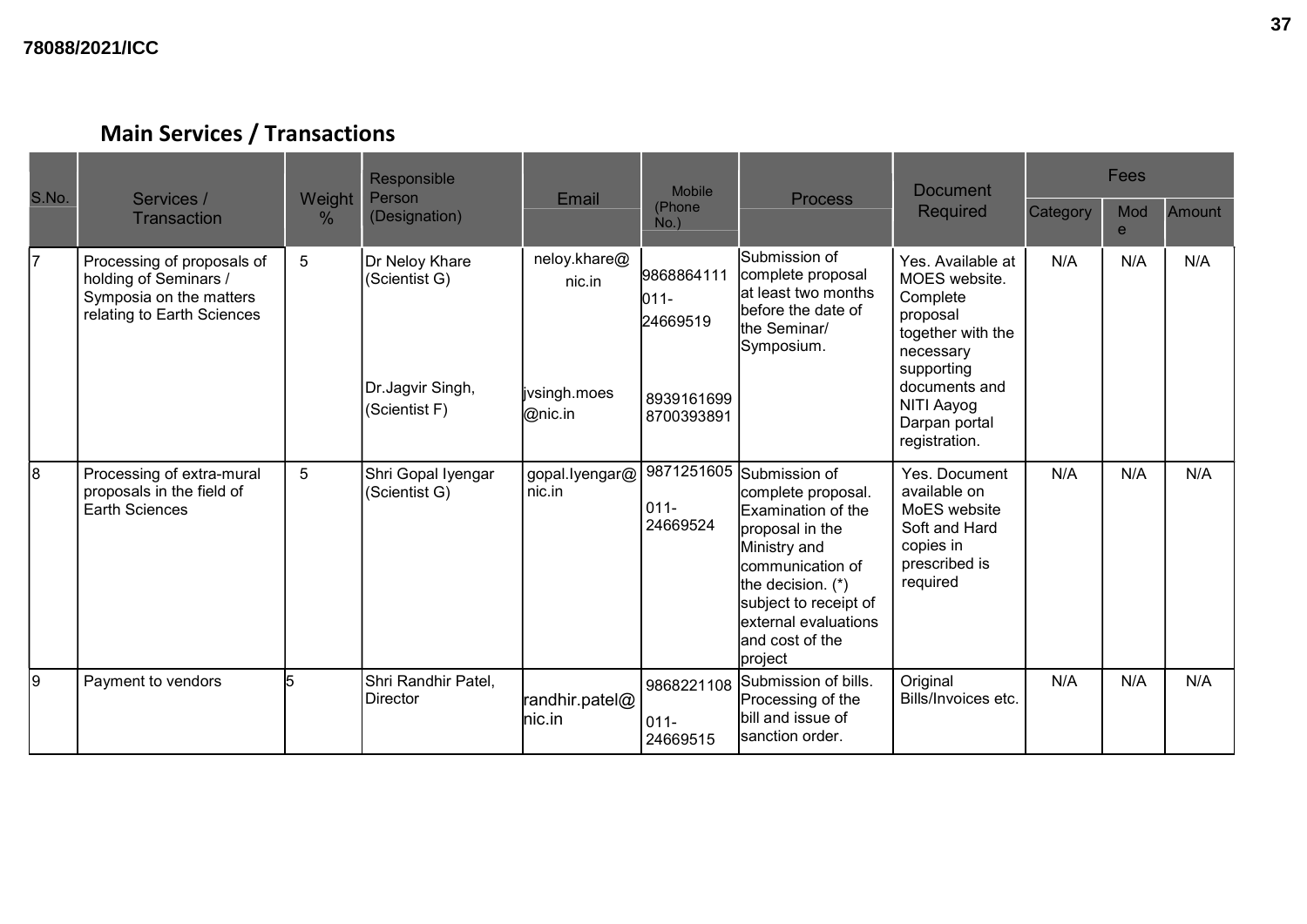### **78088/2021/ICC**

| S.No. |                                                                                                   |                | Responsible                                                                                                                                    |                                   | <b>Mobile</b>                                                          |                                                                                                                                                   | <b>Document</b>                                                                                                                                                      |                          | Fees                        |                                |
|-------|---------------------------------------------------------------------------------------------------|----------------|------------------------------------------------------------------------------------------------------------------------------------------------|-----------------------------------|------------------------------------------------------------------------|---------------------------------------------------------------------------------------------------------------------------------------------------|----------------------------------------------------------------------------------------------------------------------------------------------------------------------|--------------------------|-----------------------------|--------------------------------|
|       | Services /<br><b>Transaction</b>                                                                  | Weight<br>℅    | Person<br>(Designation)                                                                                                                        | Email                             | (Phone<br>$No.$ )                                                      | <b>Process</b>                                                                                                                                    | <b>Required</b>                                                                                                                                                      | Category                 | Mode                        | <b>Amount</b>                  |
| 10    | Processing of requests for<br>filling of scientific positions<br>received from various<br>centres | $\overline{5}$ | Smt. Dharkat R.<br>Luikang, Under<br>Secretary                                                                                                 | dharkat@<br>nic.in                | $011 -$<br>24669529                                                    | Receipt of the proposals<br>and compilation for<br>centralized screening                                                                          | Original<br>proposal                                                                                                                                                 | N/A                      | N/A                         | N/A                            |
| 11    | Grievance redressal                                                                               | 5              | İSmt. Archana<br>ISrivastava<br>Dy. Secretary                                                                                                  | archna. $63@$<br>gov.in           | $011 -$<br>24669544                                                    | 9899322149 Submission of<br>grievances through<br>various channels.<br>Examination/response<br>as per prescribed<br>procedure                     | Documents in<br>support of the<br>grievance.                                                                                                                         | N/A                      | N/A                         | N/A                            |
| 12    | Release of funds to the<br>responsibility Centers under<br>the control of MoES                    | 5              | Shri H.L. Meena,<br><b>Director</b>                                                                                                            | hl.meena62<br>@nic.in             | $011 -$<br>24669531                                                    | 9873561775 Receipt of the<br>proposals for<br>lconcurrence of funds                                                                               | Proposals with<br>UC/SOE,<br>Progress Report,<br>Assets acquired.<br>Proposals are to<br>be submitted with<br>In-Principal<br>approval of<br>competent<br>authority. | N/A                      | N/A                         | N/A                            |
| 13    | Implementation of RTI Act<br>2005                                                                 | 5              | Dr Neloy Khare<br>(Scientist G)<br>Transparency<br>Officer (RTI)<br>Dr.Bhavya Khanna bhavya.khanna<br>Scientist D<br>(For RTI<br>applications) | neloy.khare@<br>nic.in<br>@gov.in | 9868864111<br>$011 -$<br>24669519<br>9871787728<br>$011 -$<br>24669647 | Receipt of RTI<br>Applications/Appeals,<br>acknowledgement<br>and final disposal of<br>RTI applications.<br>Disposal of Appeals<br>under RTI Act. | As per RTI Act                                                                                                                                                       | As per<br><b>RTI Act</b> | As per<br><b>RTI</b><br>Act | As<br>per<br><b>RTI</b><br>Act |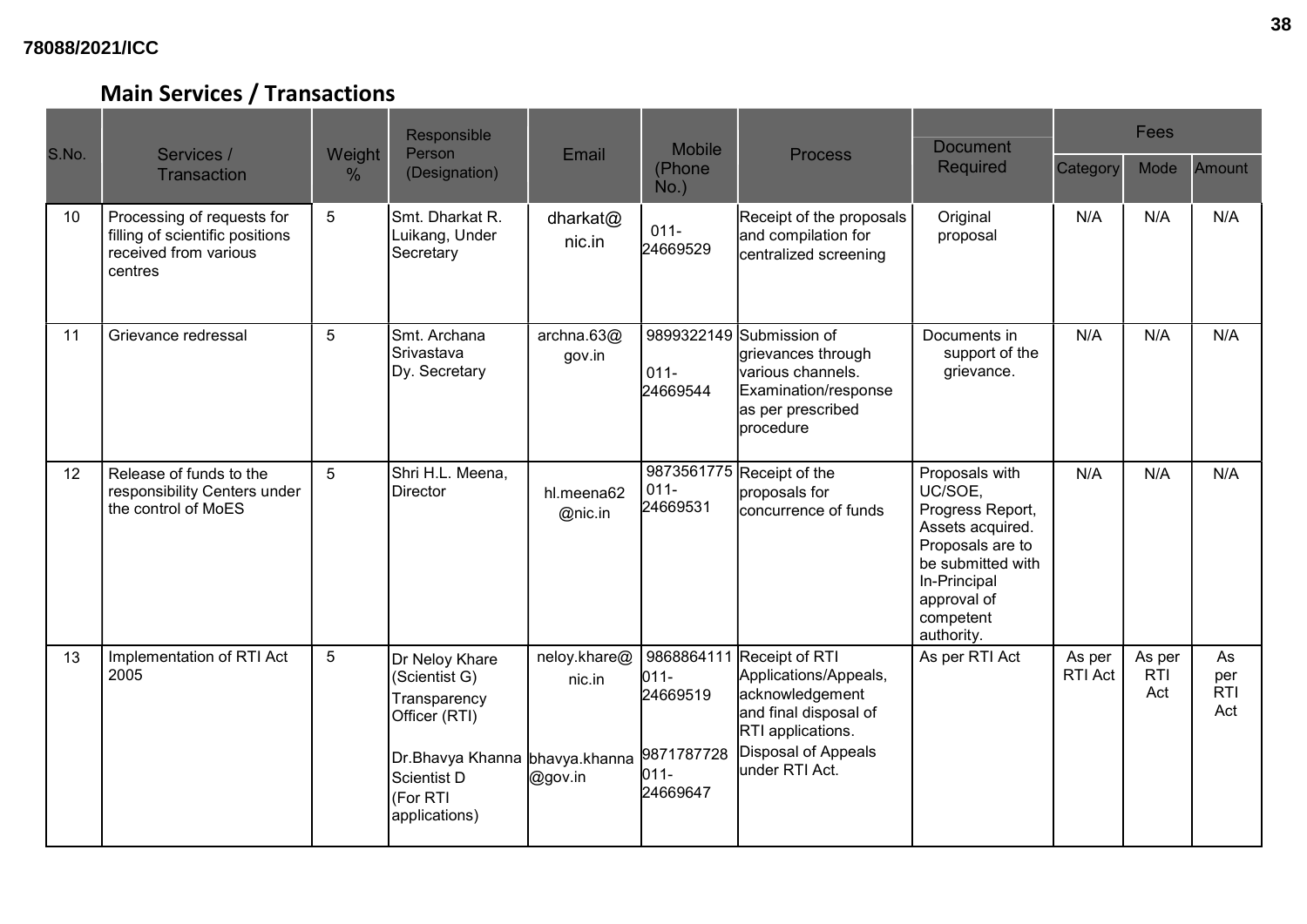### **78088/2021/ICC**

# Service Standards

| S.No.          | Services / Transaction                                            | Weight<br>$\%$ | <b>Success Indicators</b>                                                                                                                                          | <b>Service</b><br><b>Standards</b> | Unit                           | Weight                | <b>Data Source</b>                                                                                           |
|----------------|-------------------------------------------------------------------|----------------|--------------------------------------------------------------------------------------------------------------------------------------------------------------------|------------------------------------|--------------------------------|-----------------------|--------------------------------------------------------------------------------------------------------------|
|                | Weather Forecasts and warnings                                    | 10.0           | Timely release of weather forecast<br>and warning to General Public and<br>Meteorological support for<br>Pilgrimage, tourism, mountain<br>expedition , sports etc. | 6                                  | <b>Hrs</b>                     | 10.00                 | Records of IMD Website, Radios, Television, Mobile<br>services, etc.                                         |
| $\overline{2}$ | Providing Agro-<br>meteorological advisories<br>at district Level | 10.0           | Agro-meteorological advisories at<br>district Level                                                                                                                | 5                                  | Days                           | 10.00                 | Records of IMD Website, Radios, Television, Mobile<br>services etc.                                          |
| 3              | Meteorological support for Civil<br>Aviation purpose              | 10.0           | Meteorological support for Civil<br>Aviation purpose                                                                                                               | 30                                 | Minutes                        | 10.00                 | Records of IMD Website, IMD's observational network at<br>airports, Global Telecommunication Services (GTS), |
| $\overline{4}$ | <b>Rainfall Monitoring</b>                                        | 10.0           | Rainfall Monitoring                                                                                                                                                | $\overline{1}$                     | Days                           | 10.00                 | Records of IMD Website, Radios, Television, Global<br>Telecommunication Services (GTS) etc.                  |
| 5              | Ocean Forecast                                                    | 15.0           | Timely release of (a) Fishing<br>advisory                                                                                                                          | 24                                 | Hrs                            | 5.00                  | Records of INCOIS Website, Electronic Display<br>Boards, FM and Radios, Television, Mobile services,<br>etc. |
|                |                                                                   |                | Ocean State Forecast<br>(i) General Public                                                                                                                         | 6                                  | Hrs                            | 3.00                  | Records of INCOIS Website, Electronic Display<br>Boards, FM and Radios, Television, Mobile services,<br>etc  |
|                |                                                                   |                | (ii) Fishing                                                                                                                                                       | 6                                  | <b>Hrs</b>                     | 3.00                  | Records of INCOIS Website, Electronic Display<br>Boards, FM and Radios, Television, Mobile services,<br>etc  |
|                |                                                                   |                | (iii) Industry                                                                                                                                                     | 6                                  | Hrs                            | 2.00                  | Records of INCOIS Website, Electronic Display<br>Boards, FM and Radios, Television, Mobile services,<br>etc. |
|                |                                                                   |                | (iv) Defense / Security /<br>Researchers                                                                                                                           | 6                                  | Hrs                            | 2.00                  | Records of INCOIS Website, Electronic Display<br>Boards, FM and Radios, Television, Mobile services,<br>etc  |
| 6              | Early warning of natural hazards.                                 | 15.0           | Timely release of<br><b>Tsunamis Warning</b><br>(a)<br>(b)<br>High wave alert<br>Storm surge<br>(c)                                                                | 10<br>06<br>06                     | <b>Minutes</b><br>Hrs.<br>Hrs. | 10.00<br>5.00<br>5.00 | Records of INCOIS Website, Electronic Display<br>Boards, FM and Radios, Television, Mobile services,<br>etc  |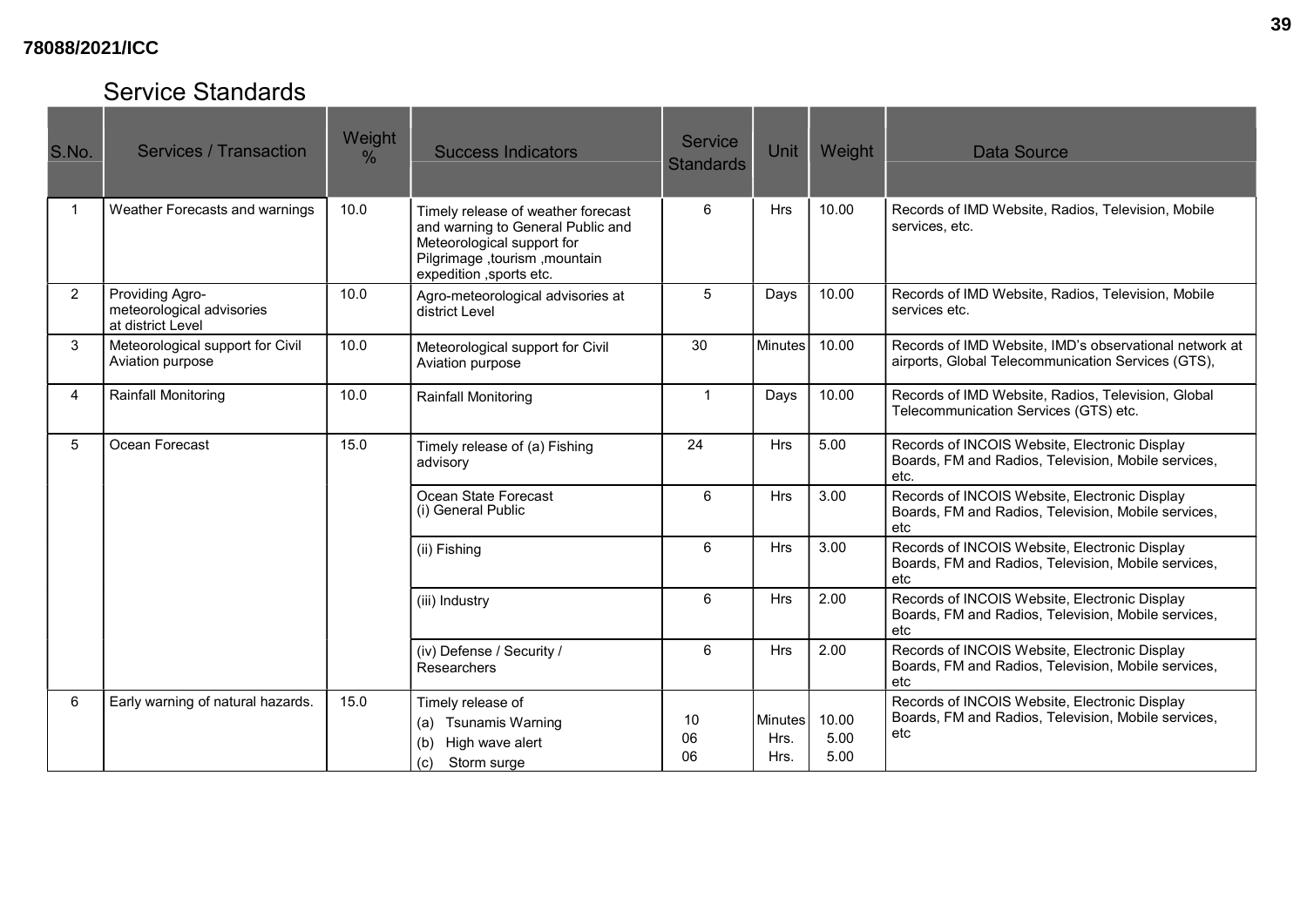### **78088/2021/ICC**

# Service Standards

| S. No.         | <b>Services / Transaction</b>                                                                                | Weight | <b>Success Indicators</b>                                                   | <b>Service</b><br><b>Standards</b> | <b>Unit</b>    | Weight | Data Source                                                                                                     |
|----------------|--------------------------------------------------------------------------------------------------------------|--------|-----------------------------------------------------------------------------|------------------------------------|----------------|--------|-----------------------------------------------------------------------------------------------------------------|
|                |                                                                                                              |        | Earthquake Bulletin (after)                                                 | 10                                 | <b>Minutes</b> | 5.00   | Records of IMD Website, Radios, Television, Mobile<br>services etc                                              |
|                |                                                                                                              |        | <b>Cyclone Warning Bulletin</b>                                             | 3                                  | Hrs            | 5.00   | Records of IMD Website, Radios, Television, Mobile<br>services, Global Telecommunication Services (GTS)<br>etc. |
| $\overline{7}$ | Processing of proposals of<br>holding of Seminars /<br>Symposia on the matters<br>relating to Earth Sciences | 5.0    | Approval of Seminars /<br>Symposia proposals                                | 2                                  | months         | 5.00   | Section Diary (subject receipt of external evaluation<br>as well as cost of the project)                        |
| 8              | Processing of extra-mural<br>proposals in the field of Earth<br>Sciences                                     | 5.0    | Timely processing of proposals from<br>scientists / scientific institutions | 6                                  | Months         | 5.00   | <b>Section Diary</b>                                                                                            |
| 9              | Payment to vendors                                                                                           | 5.0    | Timely payment to vendors on<br>submission of bills                         | 4                                  | weeks          | 5.00   | <b>Section Diary</b>                                                                                            |
| 10             | Processing of requests for<br>filling of scientific positions<br>received from various centres               | 5.0    | Timely processing of proposals<br>received from various centres             | $\overline{2}$                     | Imonths        | 5.00   | <b>Section Diary</b>                                                                                            |
| 11             | Grievance redressal                                                                                          | 5.0    | Timely redressal of grievance<br>(a) Acknowledgement                        | $\overline{7}$                     | days           | 1.00   | <b>Section Diary</b>                                                                                            |
|                |                                                                                                              |        | (b)Final response                                                           | 60                                 | days           | 4.00   | <b>Section Diary</b>                                                                                            |
| 12             | Release of funds to the<br>responsibility Centers under the<br>control of MoES                               | 5.0    | Timely processing of proposals<br>received from                             | 30                                 | days           | 5.00   | <b>Section Diary</b>                                                                                            |
| 13             | Disposal of<br>applications/appeals under RTI<br>Act 2005.                                                   | 5.0    | Timely disposal of<br>applications/appeals under RTI Act<br>2005.           |                                    |                |        |                                                                                                                 |
|                |                                                                                                              |        | Acknowledgement                                                             | $\overline{\mathbf{1}}$            | day            | 1.00   | <b>Section Diary</b>                                                                                            |
|                |                                                                                                              |        | Disposal of RTI applications                                                | 30                                 | days           | 4.00   | Section diary                                                                                                   |
|                |                                                                                                              |        | Disposal of RTI Appeals                                                     |                                    |                |        |                                                                                                                 |